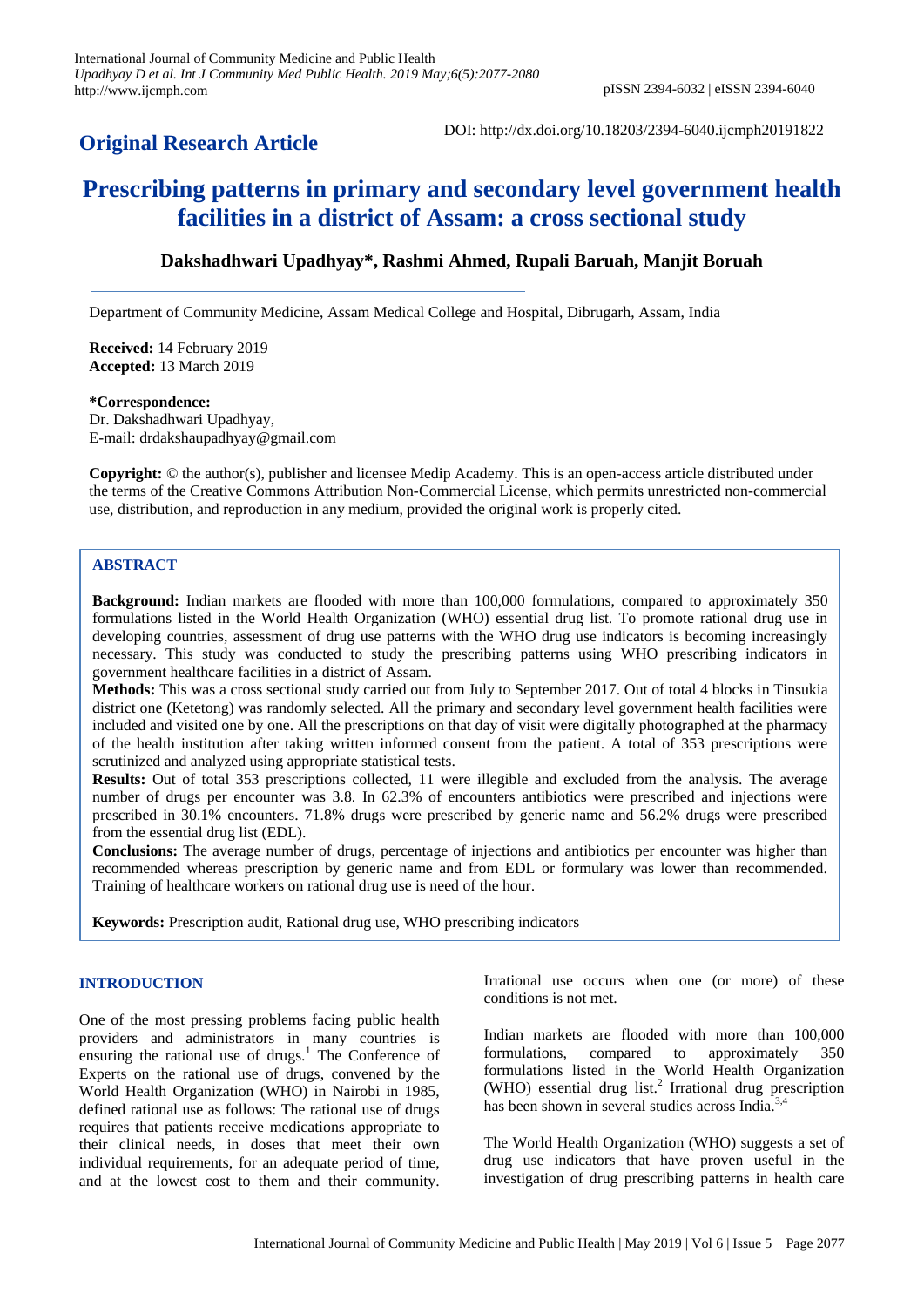facilities.<sup>5</sup> Assessment of drug use patterns with the WHO drug use indicators is becoming increasingly necessary to promote rational drug use in developing countries. In India 68.9% population resides in rural areas (Census 2011) and primary and secondary level health facilities are usually the first point of contact with the health system.

A search for similar works in this region of country in major index journals revealed a dearth of studies so this study was conducted with the objective of studying the prescribing patterns in accordance with WHO prescribing indicators in primary and secondary health facilities in a district of Assam.

### **METHODS**

A cross sectional study was conducted in Tinsukia district, Assam from July to September 2017.

There are four health blocks in Tinsukia district out of which one block was randomly selected. Of the selected block, a list of government health facilities was obtained from district health authority along with permission to visit the health facilities for the purpose of the study. All the primary and secondary level government health facilities were included and visited one by one. Each health facility was visited for a day during the OPD hours. All the prescriptions on that day were digitally photographed at the pharmacy of the health institution after taking written informed consent from the patient.

The prescriptions collected were assessed on the basis of WHO prescribing indicators along with some other parameters relevant to prescription writing like name, age, sex and address of the patient as per model prescription format for the purpose of making prescriptions by the registered medical practitioners (MCI-211(2)(Gen.)/2014-Ethics/155202 dated January  $30<sup>th</sup>$  2015).<sup>6</sup> The WHO prescribing indicators are average number of drugs per encounter, percentage of drugs prescribed by generic name, percentage of encounters with an antibiotic prescribed, percentage of encounters with an injection prescribed, percentage of drugs prescribed from essential drugs list or formulary.<sup>5</sup>

The calculation for each indicator is as follows:

 Average number of drugs per encounter: Average, calculated by dividing the total number of different drug products prescribed, by the number of encounters surveyed.

- Percentage of drugs prescribed by generic name: Percentage, calculated by dividing the number of drugs prescribed by generic name by the total number of drugs prescribed, multiplied by 100.
- Percentage of encounters with an antibiotic prescribed
- Percentage of encounters with an injection prescribed: Percentages, calculated by dividing the number of patient encounters during which an antibiotic or an injection are prescribed, by the total number of encounters surveyed, multiplied by 100.
- Percentage of drugs prescribed from essential drugs list or formulary: Percentage, calculated by dividing the number of products prescribed which are listed on the essential drugs list (EDL) or local formulary (or which are equivalent to drugs on the list) by the total number of products prescribed, multiplied by 100.

### *Operational definitions*

The drugs considered as antibiotics and included in the analysis were based on the WHO classification of antimicrobials for prescribing indicators.<sup>5</sup>

The drugs from EDL included in the analysis were based on 19th WHO Model List of Essential Medicines (April  $2015$ ).<sup>7</sup>

A fixed dose combination was treated as one drug.

### *Statistical analysis*

Data was analyzed using MS Excel 2010 and was expressed in frequencies, percentages, mean and standard deviation.

### **RESULTS**

During the study period two community health centres (CHCs) and four primary health centres (PHCs) were visited. A total of 353 prescriptions were collected and studied. 11 prescriptions were illegible and dropped from the analysis. Thus the final number of prescriptions included in the analysis was 342. Total number of drugs on 342 prescriptions was 1308.

|                              | <b>Minimum</b><br>number/encounter number/encounter | <b>Maximum</b> | <b>Sum</b> | <b>encounters</b> | Number of Percentage per<br>encounter $(\% )$ |
|------------------------------|-----------------------------------------------------|----------------|------------|-------------------|-----------------------------------------------|
| <b>Total number of drugs</b> |                                                     |                | 1308       | 342               | $\overline{\phantom{0}}$                      |
| <b>Number of injections</b>  |                                                     |                | 103        | 342               | 30.1                                          |
| <b>Number of antibiotics</b> |                                                     |                | 213        | 342               | 62.3                                          |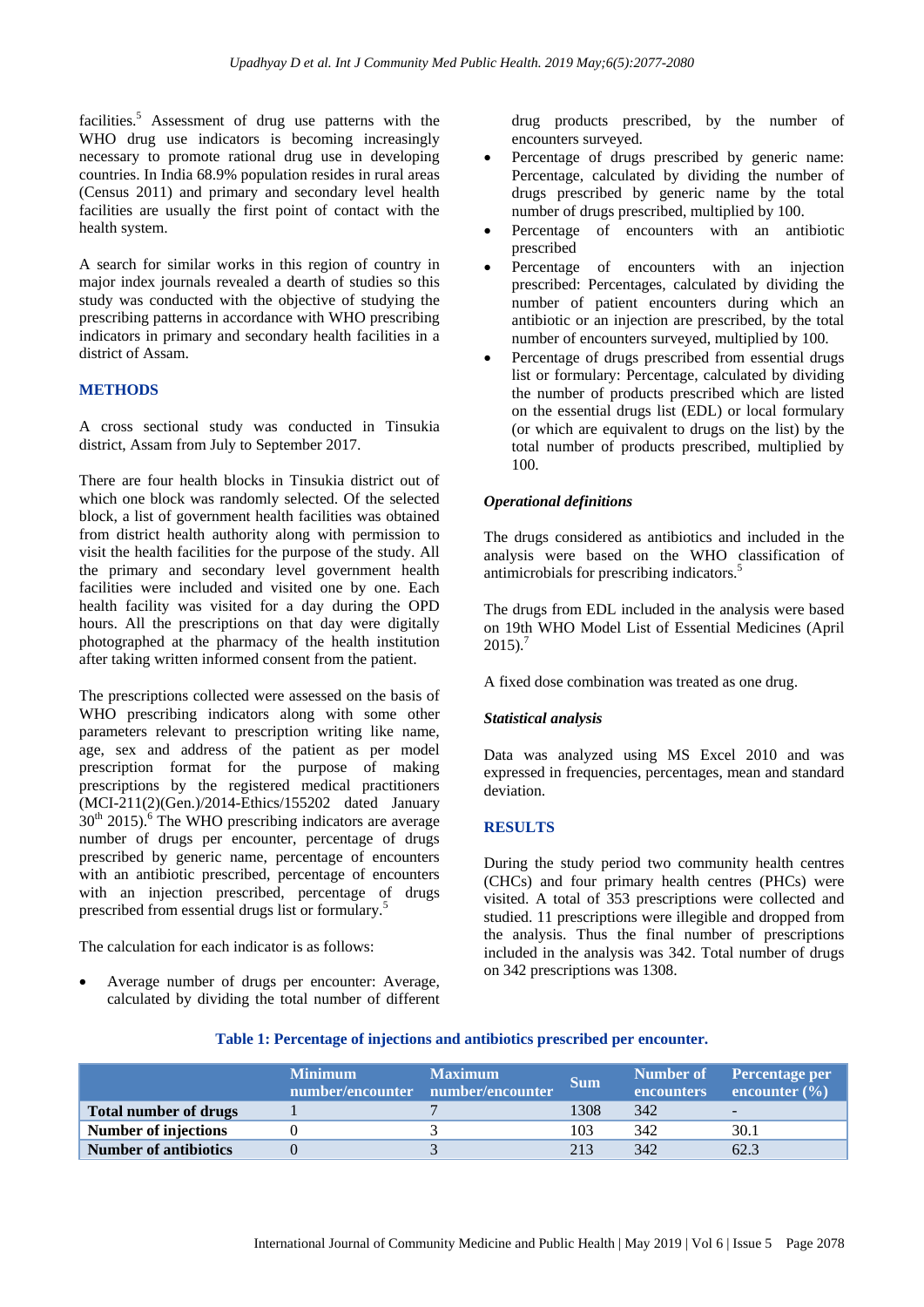|                                     | <b>Minimum</b> | <b>Maximum</b><br>number/encounter number/encounter | <b>Sum</b> | <b>Total</b><br>number of<br>drugs | <b>Percentage</b> $(\%)$ |
|-------------------------------------|----------------|-----------------------------------------------------|------------|------------------------------------|--------------------------|
| Drugs prescribed by<br>generic name |                | ⇁                                                   | 939        | 1308                               | 71.8                     |
| Drugs prescribed from<br><b>EDL</b> |                |                                                     | 735        | 1308                               | 56.2                     |

**Table 2: Percentage of drugs prescribed by generic name and from EDL.**

171 (50%) prescriptions were collected from the CHCs and 171 (50%) prescriptions were collected from the PHCs. Patient identifiers like name, age and sex were written on 100% prescriptions. Patient's address was not written on 46.5% prescriptions. In case of pediatric prescriptions weight of the patient was not mentioned on any prescription.

The average number of drugs per prescription was 3.8±1.3 of which 30.1% were injections per encounter and 62.3% drugs per encounter were antibiotics (Table 1). 71.8% drugs were prescribed by generic name and 56.2% drugs were prescribed from the essential drug list (EDL) (Table 2). 285(83.3%) prescriptions were legible and 57 (16.7%) prescriptions were legible with difficulty.

### **DISCUSSION**

In this study average number of drugs per prescription was found to be  $3.8 \pm 1.3$  which is similar to what was found by Ahsan et al.<sup>8</sup> Other studies have reported a varied range of average number of drugs per prescription from 1.9 to  $8.8^{9-13}$  However it is much higher than the standard value of average number of drugs per prescription  $(1.6-1.8)$  set as ideal.<sup>14</sup> The reason for high number of drugs per prescription may be due to comorbid conditions or client demand or other reasons for which further studies are needed.

Percentage of encounters with injections was 30.1% in this study which is higher than the standard value of 13.4- 24.1%.<sup>14</sup> Similar results were found in a study conducted by Jimma et al. where the percentage of injections per encounter was seen to be 28.3%.<sup>11</sup> Another study conducted by Kaur et al reports a low use of injections  $(12.07\%)$ .<sup>13</sup> A high percentage of injection use  $(38.1\%)$ was reported by Anteneh et al in their study.<sup>12</sup> High injection per encounter may be due to physician's attempt at client satisfaction as most clients have a perception that injections can treat their illness better.

Percentage of encounters with antibiotics was high in this study (62.3%) compared to the standard value of 20.0- 26.8.<sup>14</sup> These results are similar to the studies conducted in west and south Ethiopia. $11,12$  A few other studies have reported a low use of antibiotics per encounter, compared to what was found in this study, as low as 13.1% in a study conducted in Brazil.<sup>10</sup> In our study high prescription of antibiotics per encounter needs further probing so as to know whether such prescriptions were rational or not.

In this study 71.8% drugs were prescribed by generic name. This was low compared to the WHO standard value of 100%, and also in contrast to Medical Council of India, MCI circular no. MCI-211(2\_(Gen.)/2017- Ethics/104728 dated April 21, 2017, which has urged all the physicians to use generic names of the drugs wherever possible and has threatened suitable disciplinary action against physicians failing to do so.<sup>14</sup> Other studies have reported prescription with generic name of drugs from nil to as high as  $98.7\%$ .<sup>8,12</sup> There may be few explanations of not prescribing the drugs with generic names, like unavailability of the drugs in hospital supply, marketing strategies of the pharmaceutical companies emphasizing the brand names or client demand, mandating further evaluation.

It was found that only 56.2% drugs in this study were prescribed from EDL or formulary which is low when compared to the standard value of  $100\%$ .<sup>14</sup> Ahsan et al report 79.2% drugs prescribed from EDL in their study.<sup>8</sup> Kaur et al report only 39.2% drugs prescribed from EDL.<sup>13</sup> In another study 96.6% drugs were prescribed from EDL.<sup>12</sup> One possibility of less drugs being prescribed from EDL maybe the lack of awareness about the essential medicines list among the treating physicians.

Medical Council of India has advocated use of capital letters to improve the legibility of prescriptions. In this study 16.7% prescriptions were legible with difficulty which is in contrast to findings of Ahsan et al where 66.8% prescriptions were legible with difficulty. $8$ 

One of the major limitations of our study was inability to meet the recommended sample size of 600 prescriptions, due to limited resources.<sup>5</sup>

### **CONCLUSION**

In this study it was seen that most of the prescribing indicators were not in accordance with the standard values. The average number of drugs, percentage of injections and antibiotics per encounter was higher than recommended whereas prescription by generic name and from EDL or formulary was lower than recommended. More studies are needed particularly qualitative studies to determine the reasons of such prescribing practices.